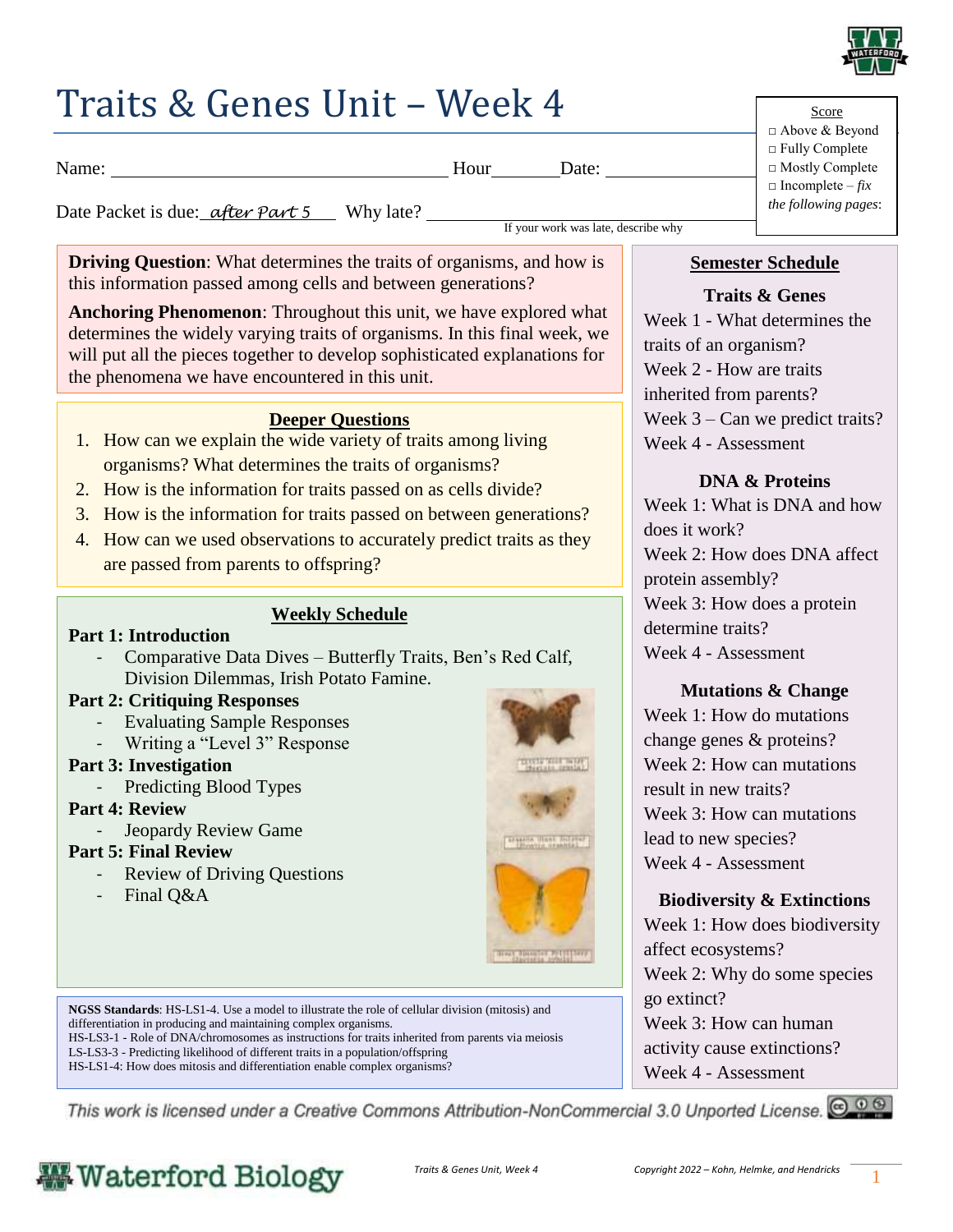

## Part 1: Introduction – Comparative Data Dives

**Directions**: Analyze the data provided below. Then explain the trends in the data using the provided terms.

**Butterfly Traits**: Three different butterflies are shown here. Each exhibits different kinds of traits. For example, each is a different size. Each also has a different wing color and pattern, among many other differences. **What determines the traits of these butterflies (or any other species)?** In your response, use and underline the following terms: *protein, DNA, gene,* and *trait*.



**Ben's Red Calf**: Ben was assisting his parents as cow gave birth to a calf. Both parents of this calf were black and white. However, when the calf emerged, it had red hair! **How could two black & white animals give birth to a bright red calf?** In your response, use and underline the following terms: *dominant phenotype, recessive phenotype, genotype, heterozygous,* and *homozygous recessive*. Use the Punnett square to explain your ideas.



| Score this response $(1,2,3)$ - Complete: |  |  | Accurate: | Precise: | Overall: |
|-------------------------------------------|--|--|-----------|----------|----------|
|                                           |  |  |           |          |          |
|                                           |  |  |           |          |          |
|                                           |  |  |           |          |          |
|                                           |  |  |           |          |          |
|                                           |  |  |           |          |          |
|                                           |  |  |           |          |          |

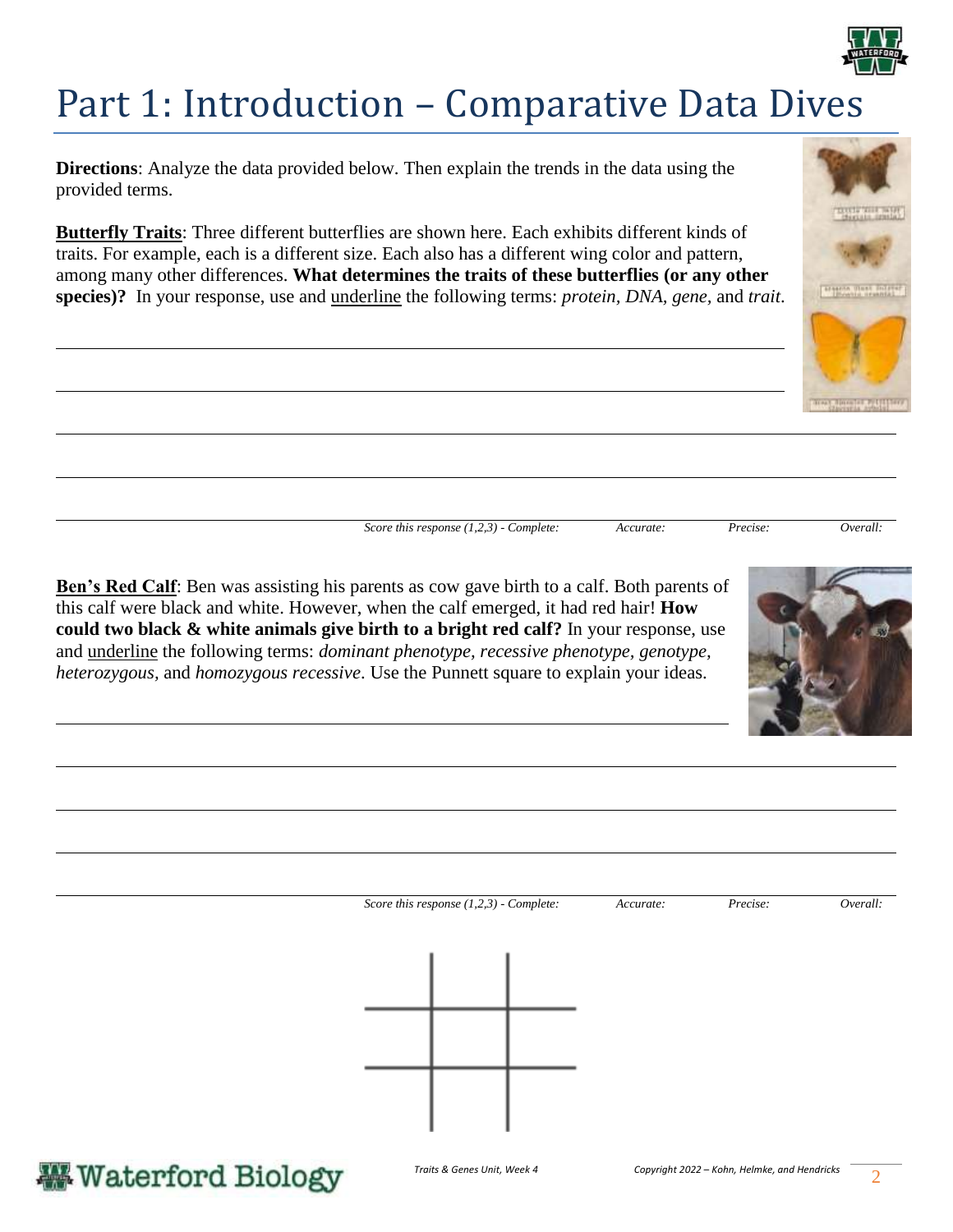**Division Dilemmas**: Your body consists of hundreds of trillions of cells. Almost all these cells have the same DNA. This is necessary to have the instructions needed for your cells to assemble the proteins needed to function. **How do cells ensure that each cell receive an exact copy of DNA every time it divides?** In your response, use and underline the following terms: *mitosis, DNA duplication; chromosomes, histones,* and *spindles*.



*Score this response (1,2,3) - Complete: Accurate: Precise: Overall:* 

**Irish Potato Famine, Part 1**: During the mid-1800s, over a million people in Ireland died from starvation in a period of only three years. This was primarily due to failures of their potato crops. **How did limited genetic diversity from asexual reproduction affect this outcome?** In your response, use & underline the following terms: *genetic diversity; asexual vs. sexual reproduction.*

*Score this response (1,2,3) - Complete: Accurate: Precise: Overall:* 

**Irish Potato Famine, Part 2**: How does sexual reproduction help to improve genetic diversity and enhance species survival? In your response, use and underline the following terms: *gametes; meiosis; crossing over; fertilization.*

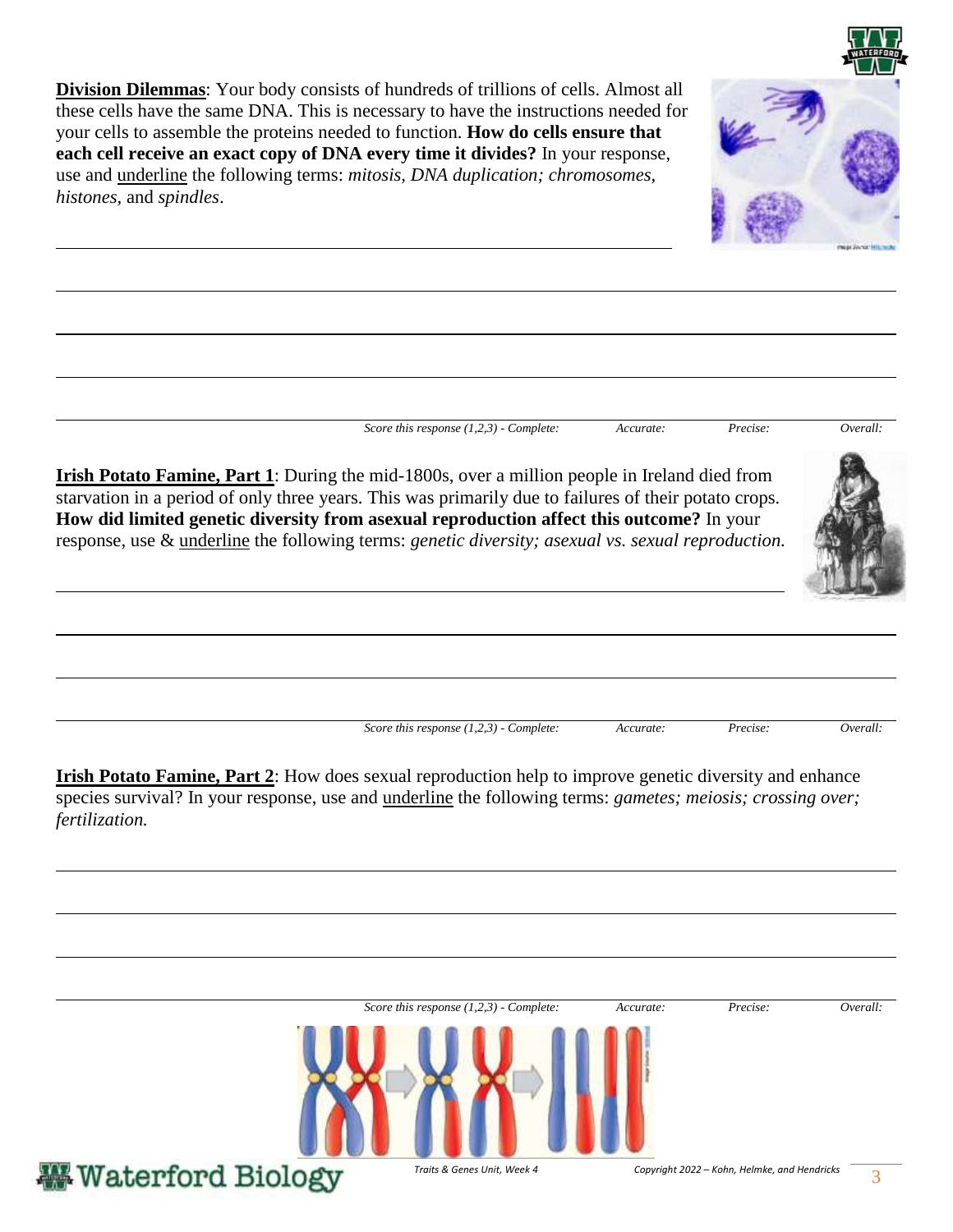

# Part 2: Critiquing Responses

**Directions**: Rate each of the following responses and provide a brief written justification for why you think they earned a 1 (*still learning*), 2 (*acceptable*), or 3 (*sophisticated*). If possible, repeat this same process with your responses on the previous page.

#### **Q: What determines the observable traits of living organisms?**

**Bai**: Cells make proteins from DNA. Differences in DNA result in different proteins. Proteins make traits.

- *3 2 1 Complete: Do they fully address the entire question while addressing DNA, proteins, and/or traits?*
- *3 2 1 Accurate: Is every aspect of the written response factually correct?*
- *3 2 1 Precise: Are they effectively using terms from the course in a clear and specific manner?*

Overall Score: /3 Comments:

**Marisol**: Traits are determined by how proteins are assembled. Instructions for these proteins are found in chromosomes inherited from their parents' gametes. Chromosomes are tightly packed DNA.

*3 2 1 Complete: Do they fully address the entire question while addressing DNA, proteins, and/or traits?* 

- *3 2 1 Accurate: Is every aspect of the written response factually correct?*
- *3 2 1 Precise: Are they effectively using terms from the course in a clear and specific manner?*

Overall Score: /3 Comments:

**Nina**: How proteins are assembled determines traits. Genes, or stretches of DNA, determine how proteins are assembled. Generally, you inherit a copy of each gene from each parent. These genes can be dominant or recessive. Dominant genes are always expressed as traits; recessive genes are only expressed if no dominant genes are present.

- *3 2 1 Complete: Do they fully address the entire question while addressing DNA, proteins, and/or traits?*
- *3 2 1 Accurate: Is every aspect of the written response factually correct?*
- *3 2 1 Precise: Are they effectively using terms from the course in a clear and specific manner?*

Overall Score: /3 Comments:

**Oscar:** Proteins produce the genes that make the traits. Genes come from parents during meiosis.

*3 2 1 Complete: Do they fully address the entire question while addressing DNA, proteins, and/or traits?* 

- *3 2 1 Accurate: Is every aspect of the written response factually correct?*
- *3 2 1 Precise: Are they effectively using terms from the course in a clear and specific manner?*

Overall Score: /3 Comments:

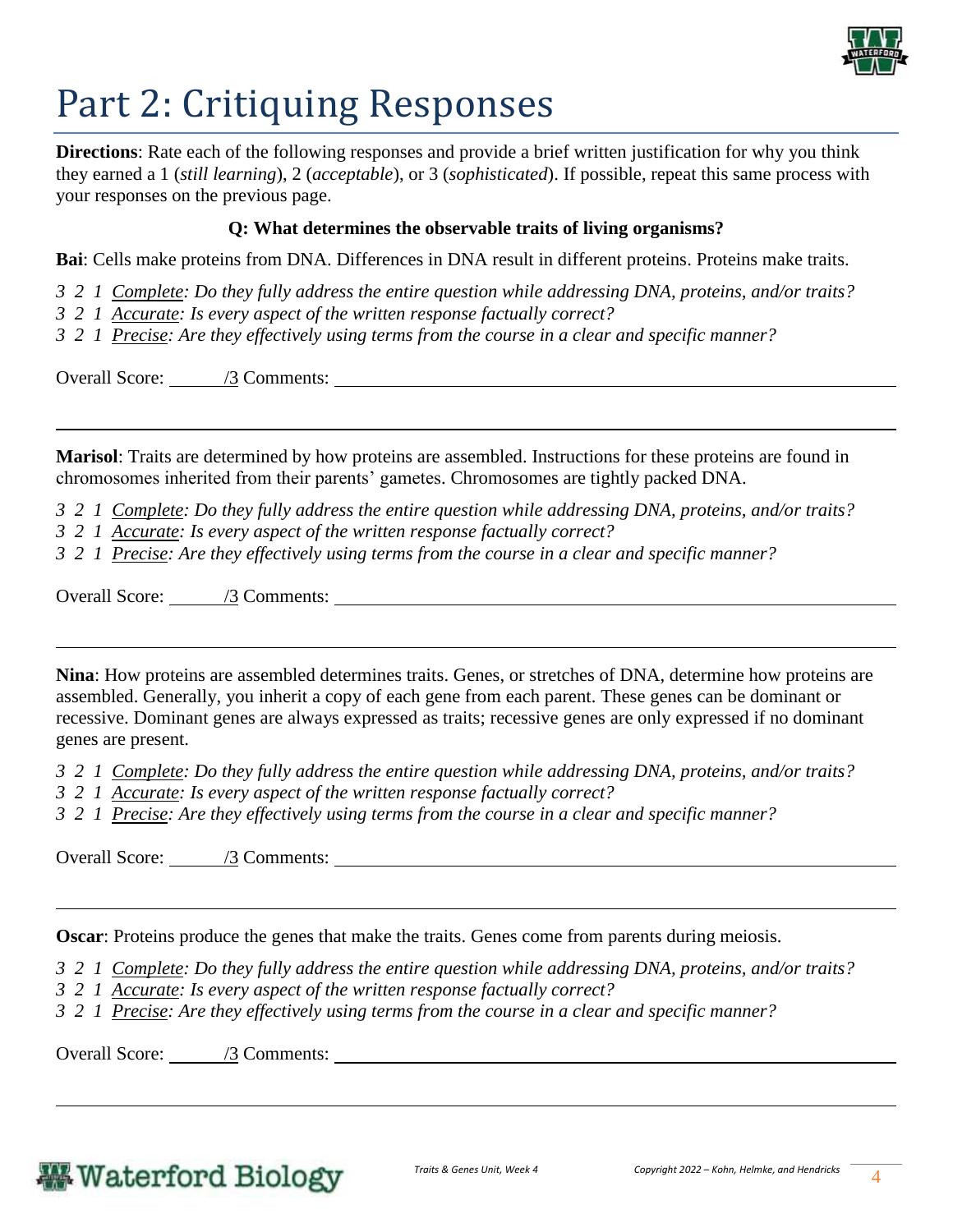

# Part 3 Investigation: Blood Types

**Directions**: In this investigation, you will be using your understanding of genetics to determine how blood types work in humans.

**Overview**: Marisol just learned that she has type AB blood. This kind of makes sense to her because her mom has type A blood, and her dad has type B blood. However, her brother has type O blood. She learned in biology that blood type has to do with proteins found on the surface of blood cells. These proteins act as signals for the body; for example, a person with type A blood cannot receive type B blood. The body would reject this blood because the proteins on the surface of the blood cells differ from what is normally found in that body.

However, the bell rang before Marisol could ask how everyone in her family could have a different blood type. At lunch, Marisol and her friends discuss their ideas. They are finishing up a unit on genetics in biology and feel like they might be able to answer this question on their own.

#### 1. **Do you agree or disagree with each student's claim**? **Why?**

- a. Marisol: "I am pretty sure that if your cells make a protein, you must have a gene for that protein. So I must have genes for both A and B proteins in my DNA." Agree / Disagree
- b. Oscar: "Your brother's situation sounds like the red calf story we read. I think that O must be recessive to the other blood types. So maybe both of your parents are heterozygous; each carries the O gene but doesn't express it." Agree / Disagree
- c. Bai: "Sometimes genes are incompletely dominant, or co-dominant. There are also polygenic traits. We learned about this in biology last week, so maybe that explains it somehow." Agree / Disagree
- 2. **Work in your small groups to discuss your ideas.** How are your ideas similar or different? Decide as a group whether each statement is correct (and why). Be prepared to present your ideas to the class.
- 3. **Work together to create a Punnett square that helps to explain this situation.** Remember…
	- a. Marisol's mom has type A blood.
	- b. Marisol's dad has type B blood.
	- c. Marisol's has type AB blood.
	- d. Marisol's brother has type O blood.

#### 4. **What claim are you making with your Punnett square?**

5. **What evidence and reasoning supports your claim? How do you know you're not wrong?**